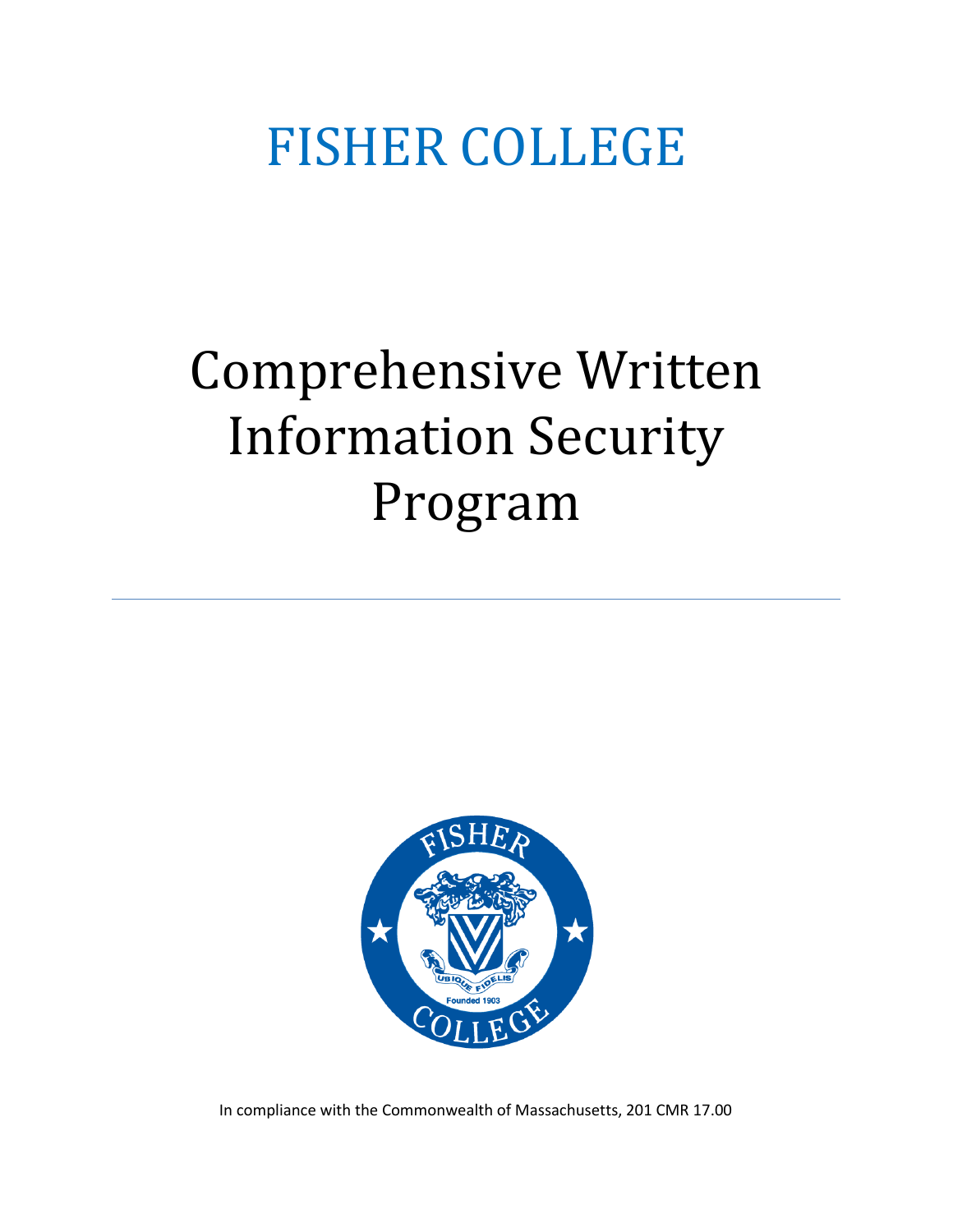**European Union General Data Privacy Regulations Policy, attached as Addendum II**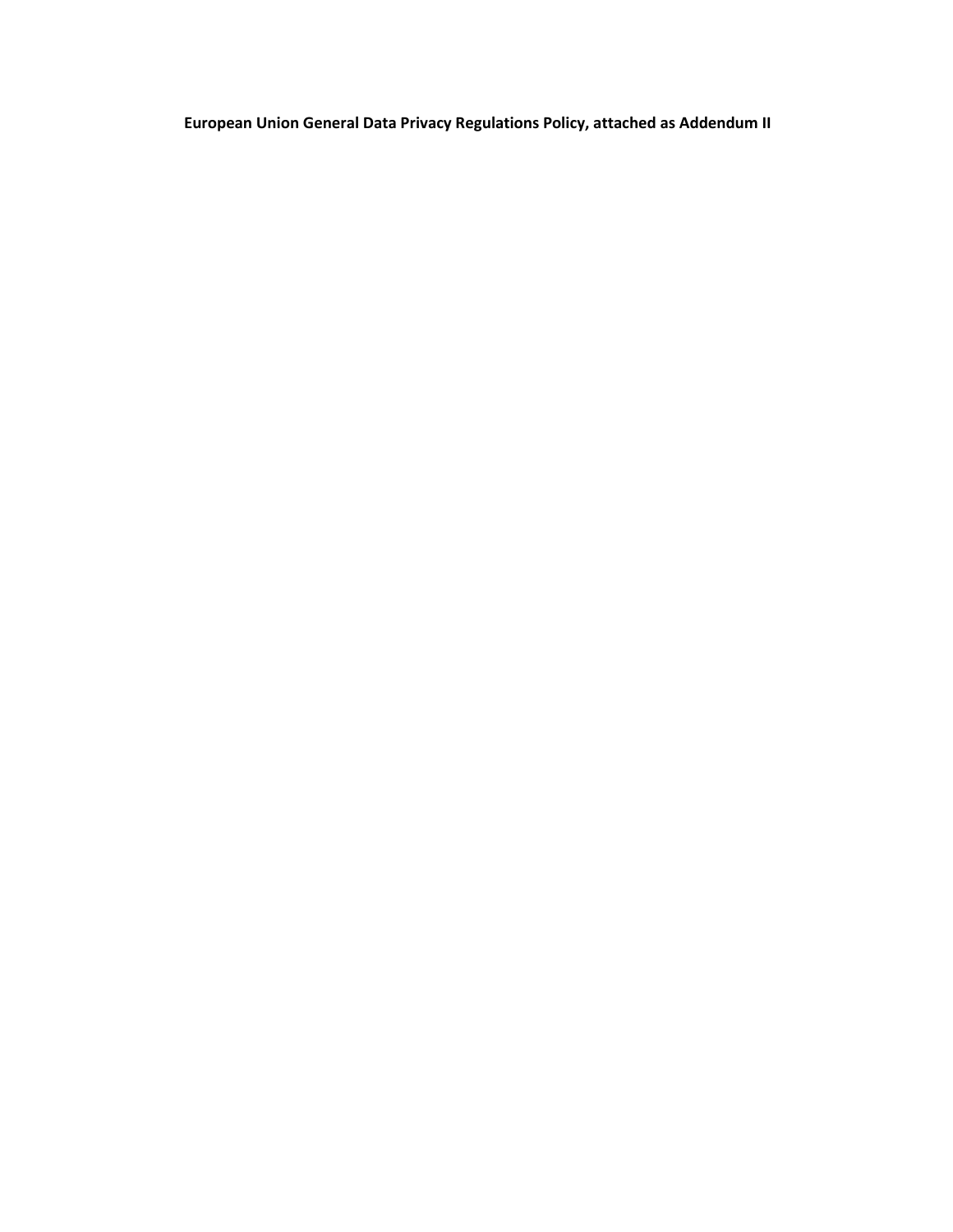### I. **Purpose**

The development and implementation of the Fisher College Written Information Security Program ("WISP") is to create effective administrative, technical, and physical safeguards for the protection of Personal Information, and to comply with the obligations of the Commonwealth of Massachusetts under the regulations found at 201 C.M.R. 17.00 *et seq*. Personal Information, as defined for this Program, means a Massachusetts resident's first name and last name, or first initial and last name in combination with any one or more of the following data elements that relate to such resident: (a) Social security number; (b) driver's license number or state-issued identification card number; or (c) financial account number, or credit or debit card number, with or without any required security code, access code, personal identification number or password that would permit access to a resident's financial account. Personal Information, however, does not include information that is lawfully obtained from publicly available information or from federal, state, or local government records lawfully available to the general public.

Though expressly intended to address its obligations to the Commonwealth, the provisions of this policy are intended to extend to encompass all individuals and all related personal information associated with the College. In addition, the policy is intended to function in unison with the Fisher College Identity Theft Prevention Program, as approved by the College on October 1, 2009, and written in compliance with the Red Flag Rule of the Federal Trade Commission, implementing Section 114 of the Fair and Accurate Credit Transactions Act.

### **II. Scope**

It is the intention of the WISP to establish safeguards to protect Personal Information that is owned, licensed, stored or maintained by the College, whether this information is filed on paper, electronically, or on any other format. The WISP is intended to ensure the overall integrity and confidentiality of Personal Information in all existing formats, to guard against threats to its security, and to protect against unauthorized or prohibited access to Personal Information from any conduct which could generate risk of fraud or identity theft.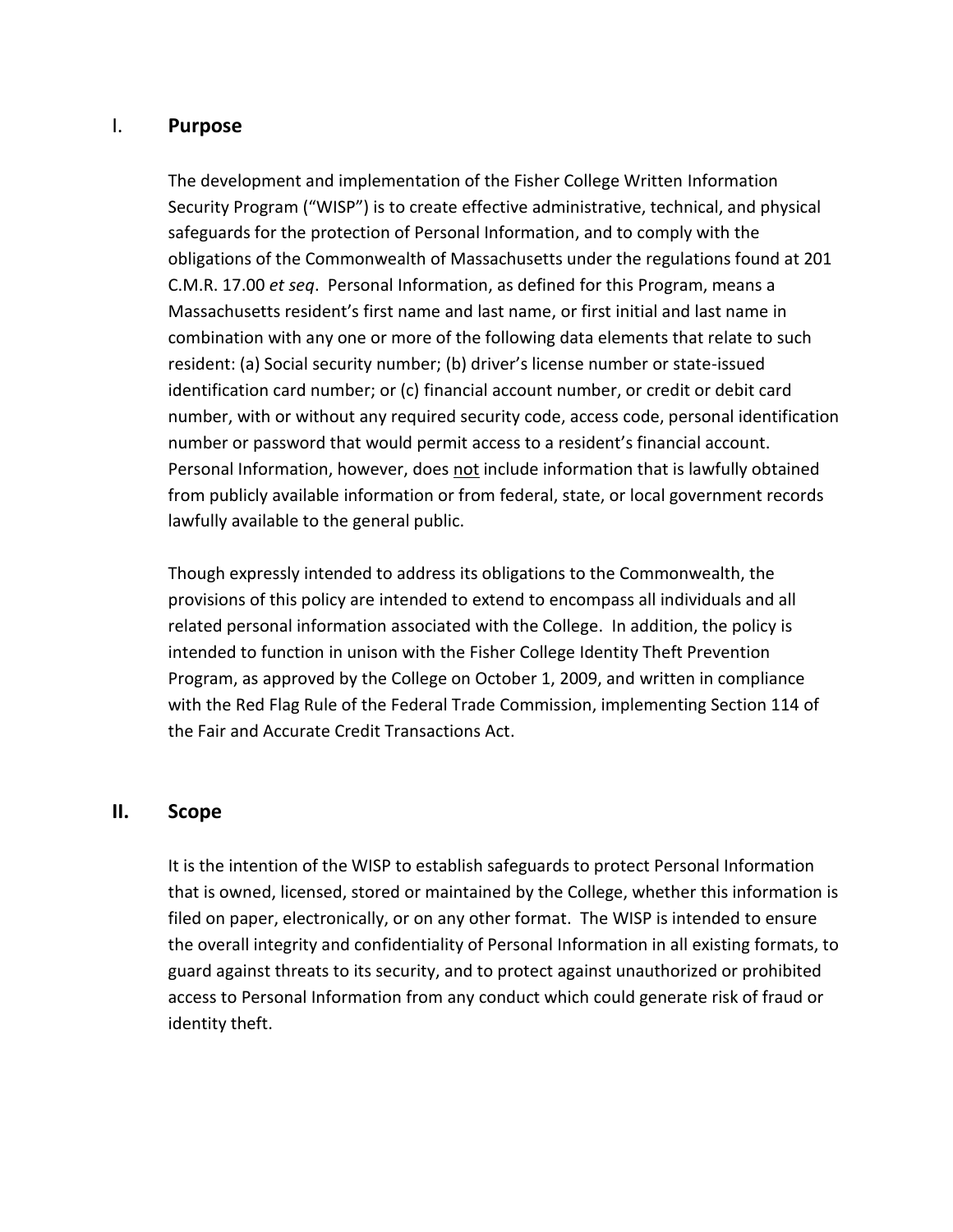## **III. Administration**

The Fisher College Privacy, Security and Identity Theft Committee is designated as the Program Administrator of the WISP. The Committee will appoint one of its members to be named "Information Security Coordinator" for this Program. The Committee and the Information Security Coordinator will be responsible for:

- A. Initial implementation of the WISP;
- B. Employee training;
- C. Regular testing of the WISP's safeguards;
- D. Evaluating the ability of third party providers to implement and maintain appropriate security measures for Personal Information to which the College has permitted them access;
- E. Reviewing the scope and effectiveness of the WISP annually, at minimum, or when there are deemed to be material changes to policies, practices or technology which may jeopardize the integrity of the WISP or the security of Personal Information. Based on such reviews, the Program will be updated accordingly.

# **IV. Personal Information**

Practices for the creation, access, transmission, and disposition of all documentation containing Personal Information are to be managed according to the following methods:

- A. All files containing Personal Information must be identified as confidential upon their creation. Documents or files identified as confidential and containing Personal Information cannot be left unattended or unsecured at any time. Paper documents must be stored in a locked desk, file cabinet, office, or controlled area, and any unattended areas containing Personal Information files must be locked and secure at all times. Physical access to records and files by unauthorized personnel is strictly prohibited. Storage of electronic Personal Information must be kept to a minimum, and encrypted when feasible.
- B. Access and disclosure of Personal Information must be limited to individuals who are reasonably required to utilize this information for justifiable school or business purposes. Information may also be released when required by state, local, or federal regulation or requirement. Prior to engaging third-party service providers, the College will conduct reasonable due diligence to assess whether the provider is capable of safeguarding Personal Information in a manner required by the Fisher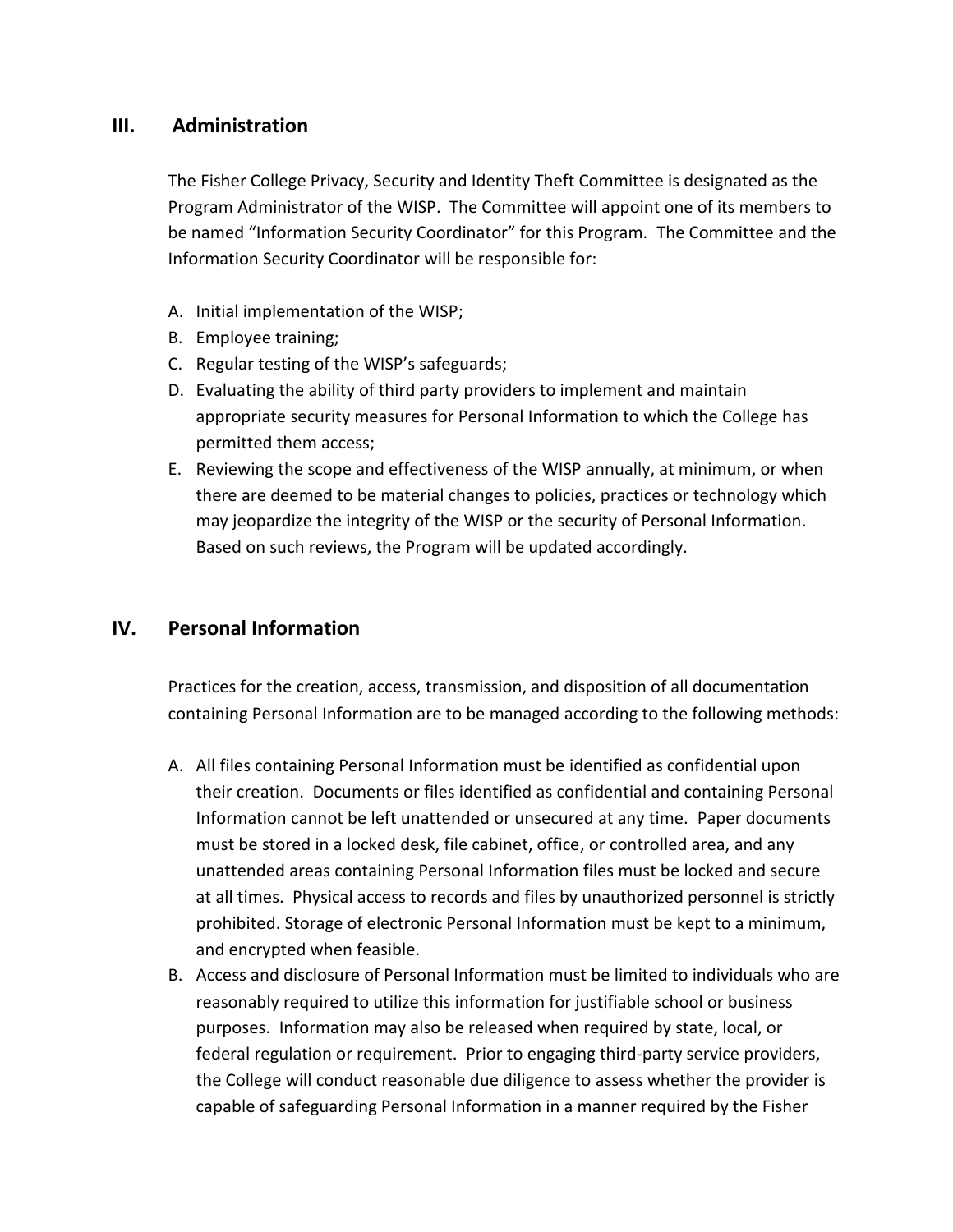College WISP. These providers should be periodically monitored to assure their Personal Information protective measures remain compliant with the requirements of this Program.

- C. Physical transmission between locations of paper or hard-copy format documentation containing Personal Information must be done with reasonable precaution. Voice communication of Personal Information should always be performed in a secure location.
- D. Personal Information should be disposed of following the retention period dictated by federal, state, or local requirements, and following a time reasonably necessary to accomplish a legitimate business purpose. Paper or hard-copy documents should be disposed of by cross-cut shredding, incineration, pulping, or burning. Electronically stored Personal Information should be destroyed or erased to the extent that Personal Information cannot practically be reconstructed.

## **V. Information Technology Policies and Procedures**

Policies and procedures of the Fisher College Information Technology Department shall contain the following safeguards:

- A. Firewall protection must be reasonably up-to-date, and operating system security patches reasonably designed to maintain the integrity of Personal Information must be installed on all systems processing Personal Information.
- B. There must be reasonably up-to-date versions of system security agent software which must include malware protection and reasonably up-to-date patches and virus definitions, installed on all systems processing Personal Information.
- C. All Personal Information stored on laptops or other portable devices must be encrypted, as must all records and files transmitted across public networks or wirelessly, to the extent technically feasible.
- D. All computer systems must be monitored for unauthorized use or access.
- E. There must be secure user authentication protocols in place, including: (a) protocols for control of user IDs and other identifiers; (b) a reasonably secure method of assigning and selecting passwords, or use of unique identifier technologies such as biometrics or token devices; (c) control of data security passwords to ensure that such passwords are kept in a secure location; (d) electronic access via secure user identifiers to systems containing Personal Information must be blocked after multiple unsuccessful attempts have been made to gain entry.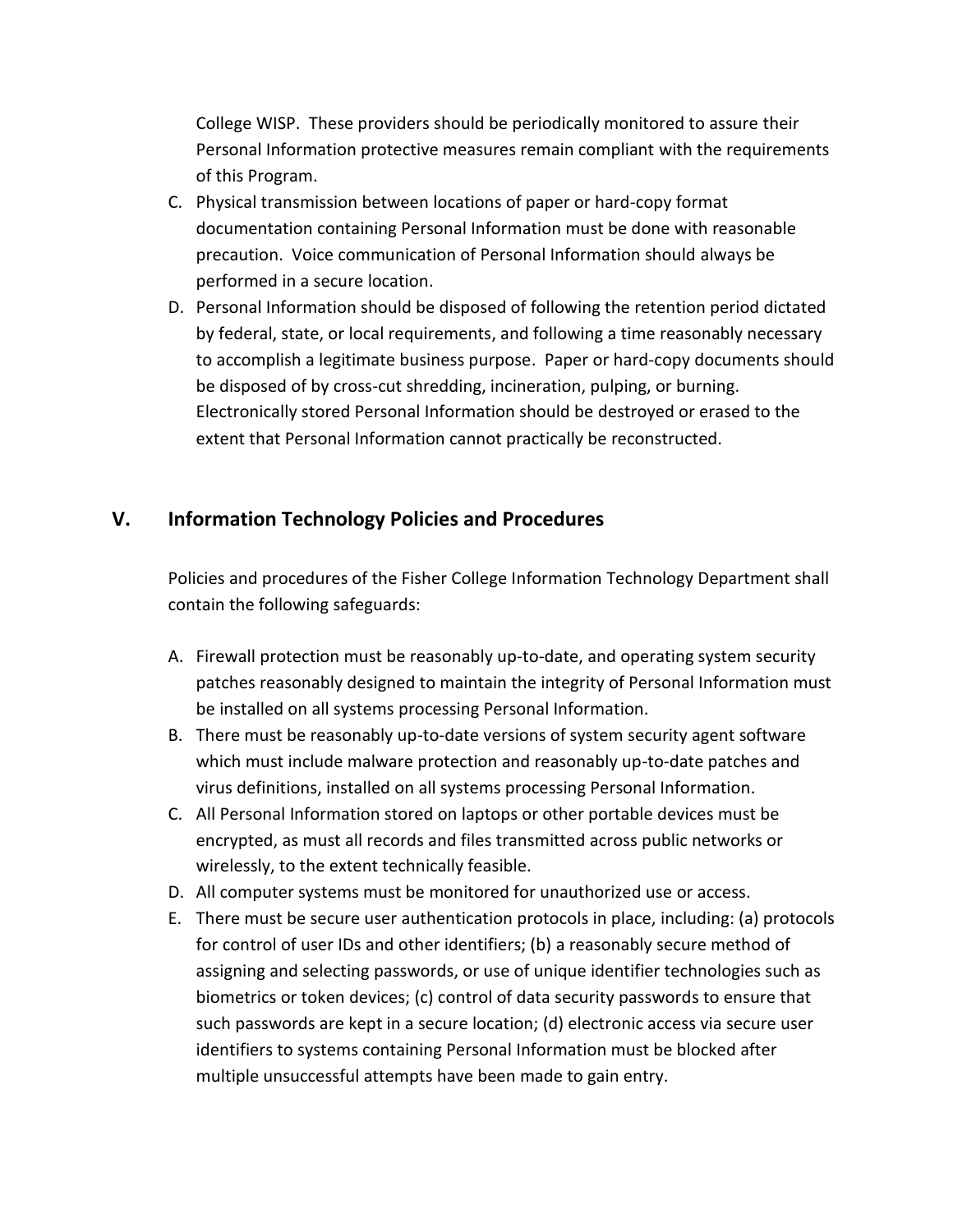## **VI. Awareness, Compliance and Risk Assessment**

The Information Security Coordinator shall coordinate training regarding the Fisher College WISP. Training shall be mandatory for all employees having access to Personal information. The Information Security Coordinator shall also ensure that this Program shall be communicated to all consultants, volunteers, and third party service providers having access to Personal Information.

All employees (whether full-time, part-time, substitute, seasonal, or temporary), and all independent contractors, consultants and volunteers are subject to the applicable requirements set forth in this Program.

In the event suspicious activity involving Personal Information is suspected, or an individual has reason to believe that the Personal Information of any individual has been violated, such activity must be reported to their supervisor immediately. Subsequently, the supervisor should report the incident to the Information Security Coordinator or any member of the Privacy, Security and Identity Theft Committee. If warranted, the Committee will follow procedures as set forth by the Commonwealth under Chapter 93H (Addendum I.) A post-incident review of the events and of subsequent actions taken will be conducted by the Privacy, Security and Identity Theft Committee.

Instances of non-compliance with this Program must be reported immediately to the Information Security Coordinator. Violations may result in disciplinary action, including termination of employment. It is unlawful to retaliate against any individual who reports a violation of non-compliance of this Program.

Terminated employees, or employees, consultants and volunteers who have separated from service to the College for any reason, are required to surrender all keys, IDs, access codes, badges, business cards, and the like, that permit access to property or premises containing Personal Information.

The Privacy, Security and Identity Theft Committee shall, on a periodic basis, conduct a risk assessment to evaluate internal and external effectiveness of compliance with the Fisher College Written Information Security Program, including but not limited to the evaluation of ongoing employee training, changes and advances in technology, changes in identity theft methods, and any other factors deemed relevant to maintaining the security and integrity of Personal Information.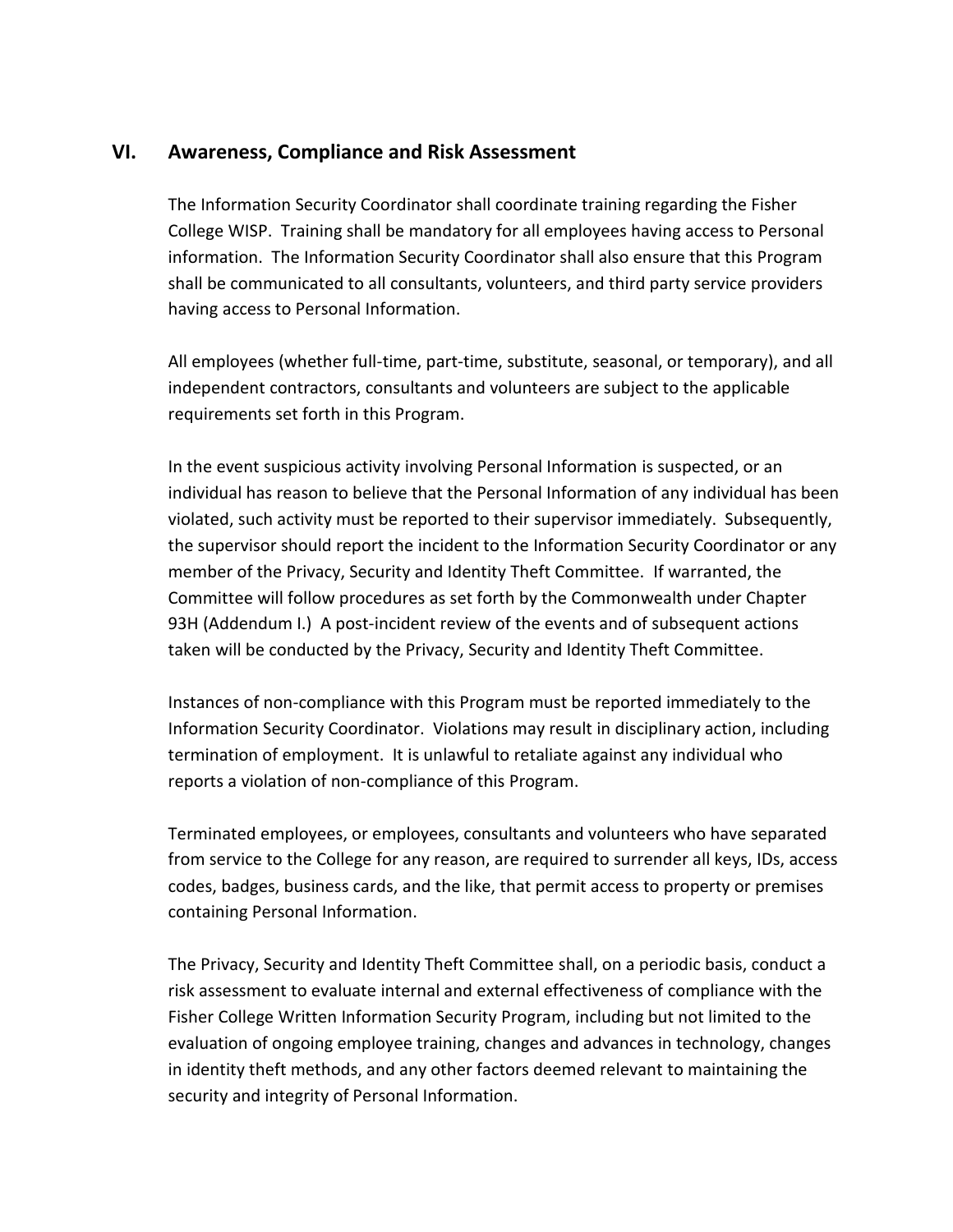# **Fisher College WISP**

# **Addendum I.**

# **Requirements for Security Breach Notifications under Chapter 93H**

Where a person who owns, licenses, maintains or stores personal information, knows or has reason to know (1) of a security breach, or (2) that the personal information of a Massachusetts resident was acquired or used by an unauthorized person or for an unauthorized purpose, that person must notify the Attorney General and the Office of Consumer Affairs and Business Regulation of that breach or unauthorized acquisition or use.

A "security breach" is defined in the law as "the unauthorized acquisition or unauthorized use of unencrypted data or, encrypted electronic data and the confidential process or key that is capable of compromising the security, confidentiality, or integrity of personal information, maintained by a person or agency that creates a substantial risk of identity theft or fraud against a resident of the commonwealth. A good faith but unauthorized acquisition of personal information by a person or agency, or employee or agent thereof, for the lawful purposes of such person or agency, is not a breach of security unless the personal information is used in an unauthorized manner or subject to further unauthorized disclosure."

"Personal information" is defined in the law as "a resident's first name and last name or first initial and last name in combination with any 1 or more of the following data elements that relate to such resident: (a) Social Security number; (b) driver's license number or state-issued identification card number; or (c) financial account number, or credit or debit card number, with or without any required security code, access code, personal identification number or password, that would permit access to a resident's financial account." Excluded from "personal information" is information that is lawfully obtained from publicly available information, or from federal, state or local government records lawfully made available to the general public."

The notifications to the Office of Consumer Affairs and Business Regulation and to the Attorney General must include:

- A detailed description of the nature and circumstances of the breach of security or unauthorized acquisition or use of personal information;
- The number of Massachusetts residents affected as of the time of notification;
- The steps already taken relative to the incident;
- Any steps intended to be taken relative to the incident subsequent to notification; and
- Information regarding whether law enforcement is engaged investigating the incident.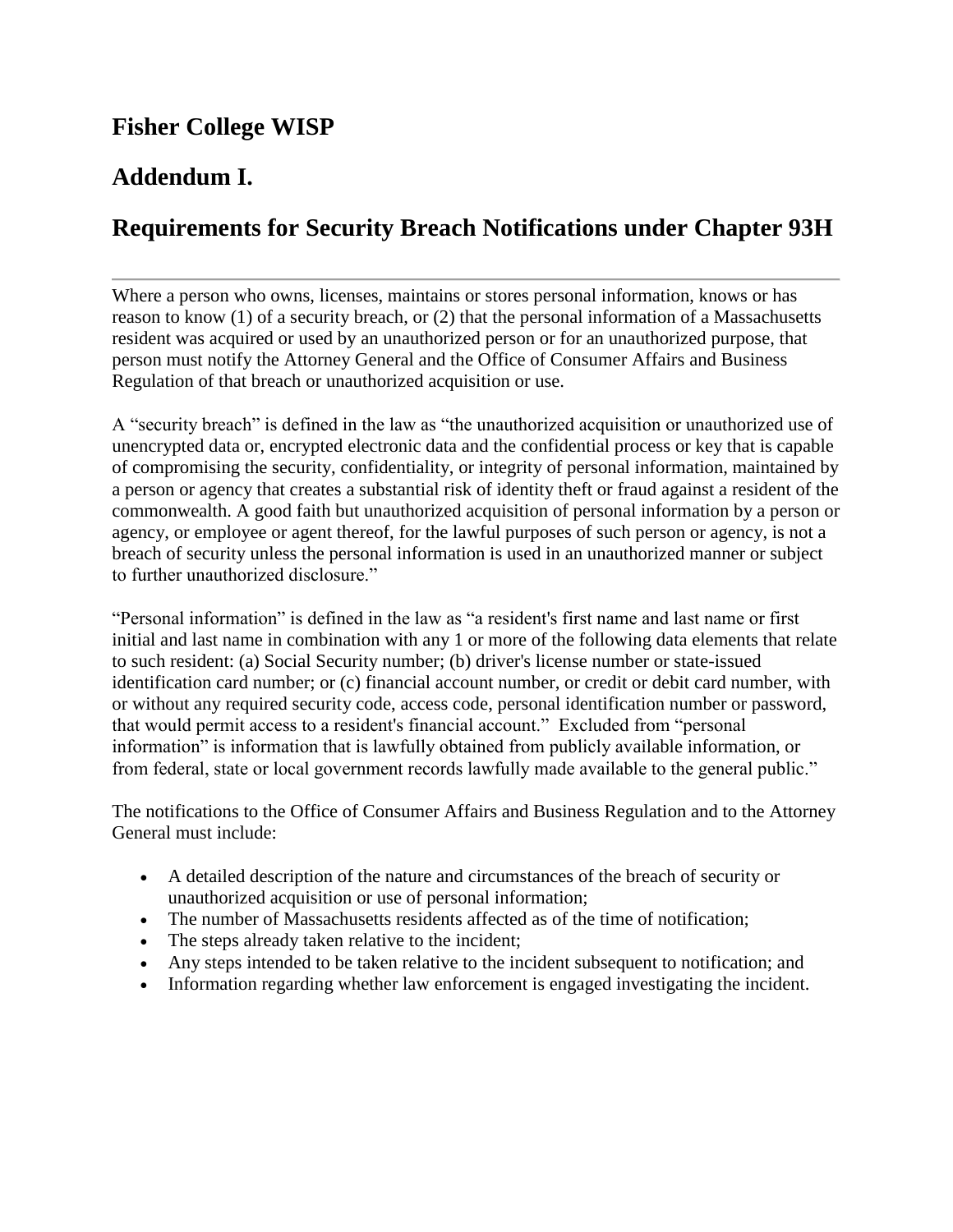# **Addendum II – European Union General Data Privacy Policy**

### I. OBJECTIVE

The aim of this EU Privacy Policy ("the Policy") is to provide adequate and consistent safeguards for the handling of Personal Data (as defined below) by Fisher College ("Fisher" or the "College") in accordance with the General Data Protection Regulation.

## II. SCOPE

This Policy applies to all Fisher College departments that process Personal Data.

"Consumer" means any natural person who is located in the EU, but excludes any individual acting in his or her capacity as an Employee. Consumers include, but are not limited to students, applicants, vendors and other third party providers of services.

"Controller" means a person or organization which, alone or jointly with others, determines the purposes and means of the processing of Personal Data as referred to in Privacy Shield materials.

"Employee" means any current, former or prospective employee, temporary worker, intern or other non-permanent employee of Fisher College.

"European Economic Area ("EEA")" means the following countries: Austria, Belgium, Bulgaria, Cyprus, Czech Republic, Denmark, Estonia, Finland, France, Germany, Greece, Hungary, Iceland, Republic of Ireland, Italy, Latvia, Liechtenstein, Lithuania, Luxembourg, Malta, The Netherlands, Norway, Poland, Portugal, Romania, Slovakia, Slovenia, Spain, Sweden, the UK.

"Personal Data" means any information relating to an identified or identifiable natural person ("data subject"); an identifiable person is one who can be identified, directly or indirectly, in particular by reference to an identification number or to one or more factors specific to his physical, physiological, mental, economic, cultural or social identity and includes information, that (i) relates to an identified or identifiable Employee or Consumer; (ii) can be linked to that Employee or Consumer; (iii) is transferred to Fisher College in the U.S. from the EEA or Switzerland, and (iv) is recorded in any form.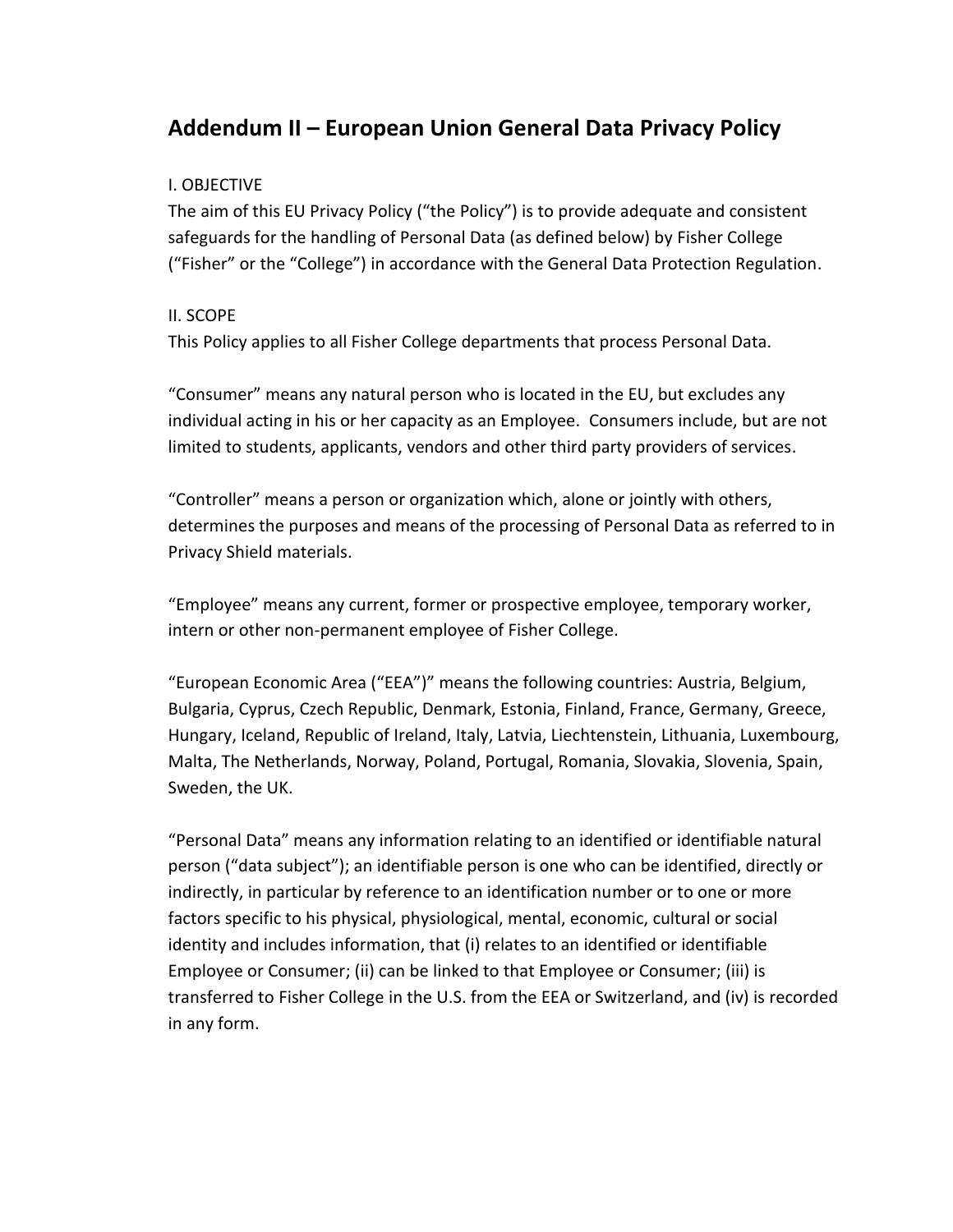"Privacy Shield" means the EU-US Privacy Shield framework and agreement between the United States of America, via the US Department of Commerce and the EEA relating to the protection of Personal Data.

"Sensitive Personal Data" means Personal Data revealing racial or ethnic origin, political opinions, religious or philosophical beliefs, trade-union membership or concerning health or sex, and the commission or alleged commission of any offense, any proceedings for any offense committed or alleged to have been committed by the individual or the disposal of such proceedings, or the sentence of any court in such proceedings.

"Processing" is defined as any action that is performed on Personal Data, whether in whole or in part by automated means, such as collecting, modifying, using, disclosing, or deleting such data.

This Policy does not cover data rendered anonymous or where pseudonyms are used. Data is rendered anonymous if individuals are no longer identifiable or are identifiable only with a disproportionately large expense in time, cost or labor. The use of pseudonyms involves the replacement of names or other identifiers with substitutes, so that identification of individual persons is either impossible or at least rendered considerably more difficult. If data rendered anonymous become no longer anonymous (i.e. individuals are again identifiable), or if pseudonyms are used and the pseudonyms allow identification of individual persons, then this Policy shall apply again.

#### III. APPLICATION OF LOCAL LAWS

This Policy is designed to provide compliance with all relevant applicable laws in the EEA and in particular those transposing the Directive. Fisher recognizes that certain laws might be modified to require stricter standards than those described in this Policy, in which case the stricter standards shall apply.

### IV. PRINCIPLES FOR PROCESSING PERSONAL DATA

Fisher respects Employee, Consumer (including personnel of customers, suppliers, stakeholders, and third parties) privacy and is committed to protecting Personal Data in compliance with the applicable legislation in the EEA. This compliance is consistent with Fisher's desire to keep its Employees and Consumers informed and to recognize and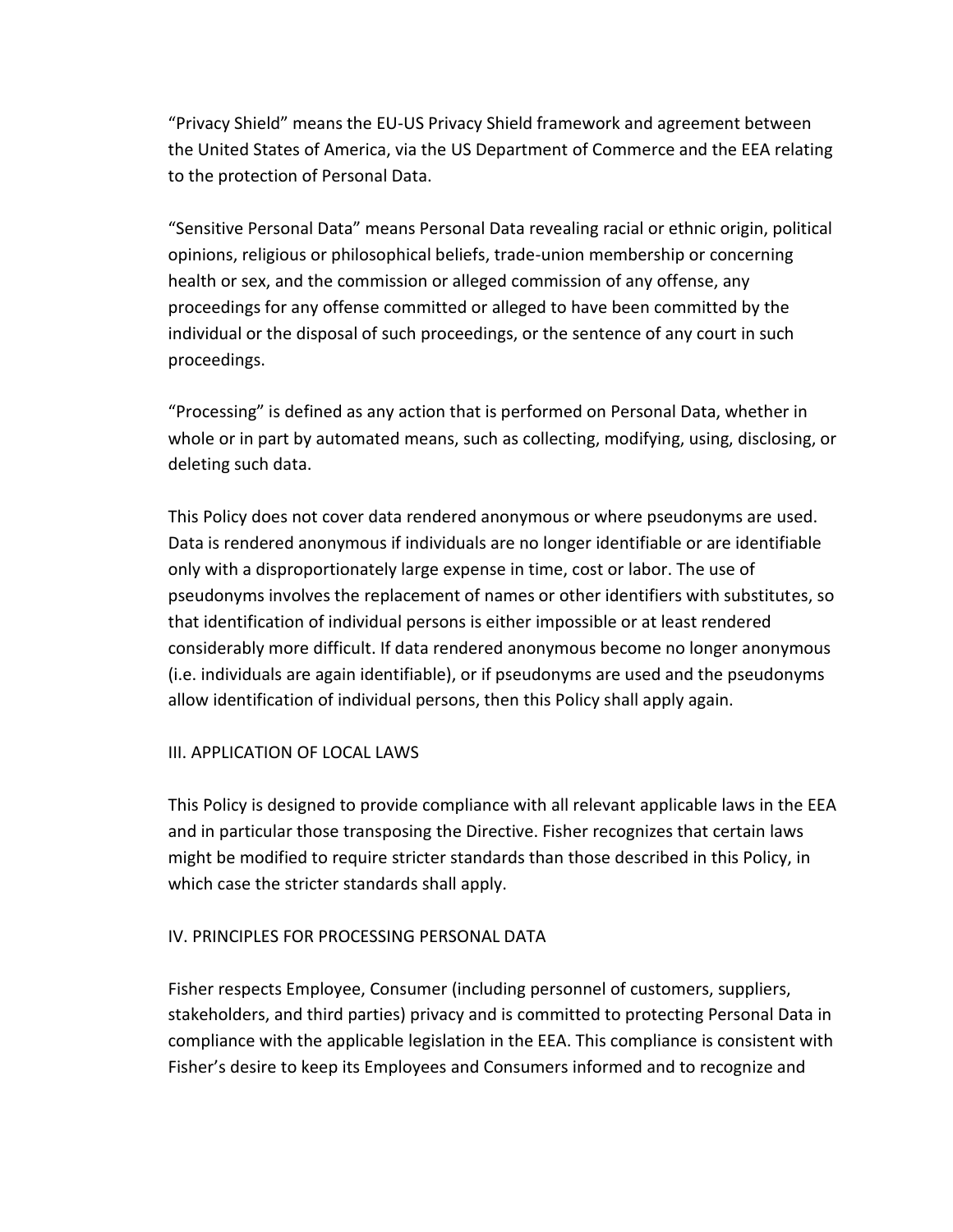respect their privacy rights. Fisher will observe the following principles when processing Personal Data:

Data will be processed fairly and in accordance with applicable law.

Data will be collected for specified, legitimate purposes and not processed further in ways incompatible with those purposes.

Data will be relevant to and not excessive for the purposes for which they are collected and used. For example data may be rendered anonymous if deemed reasonable, feasible and appropriate, depending on the nature of the data and the risks associated with the intended uses.

Data subjects will be asked to provide their clear and unequivocal consent for the collection, processing and transfer of their Personal Data.

Data will be accurate and, where necessary kept up up-to-date. Reasonable steps will be taken to rectify or delete Personal Data that is inaccurate or incomplete.

Data will be kept only as it is necessary for the purposes for which it was collected and processed. Those purposes shall be described in this Policy.

Data will be deleted or amended following a relevant request by the concerned data subject, should such notice comply with the applicable legislation each time.

Data will be processed in accordance with the individual's legal rights (as described in this Policy or as provided by law).

Appropriate technical, physical and organizational measures will be taken to prevent unauthorized access, unlawful processing and unauthorized or accidental loss, destruction or damage to data. In case of any such violation with respect to Personal Data, Fisher will take appropriate steps to end the violation and determine liabilities in accordance with applicable law and will cooperate with the competent authorities.

#### V. TYPES OF DATA PROCESSED

As permitted by local laws, Personal Data may include the following:

name; contact information; date of birth; government-issued identification information, passport or visa information; educational history; employment and military history; legal work eligibility status; information about job performance and compensation; financial account information;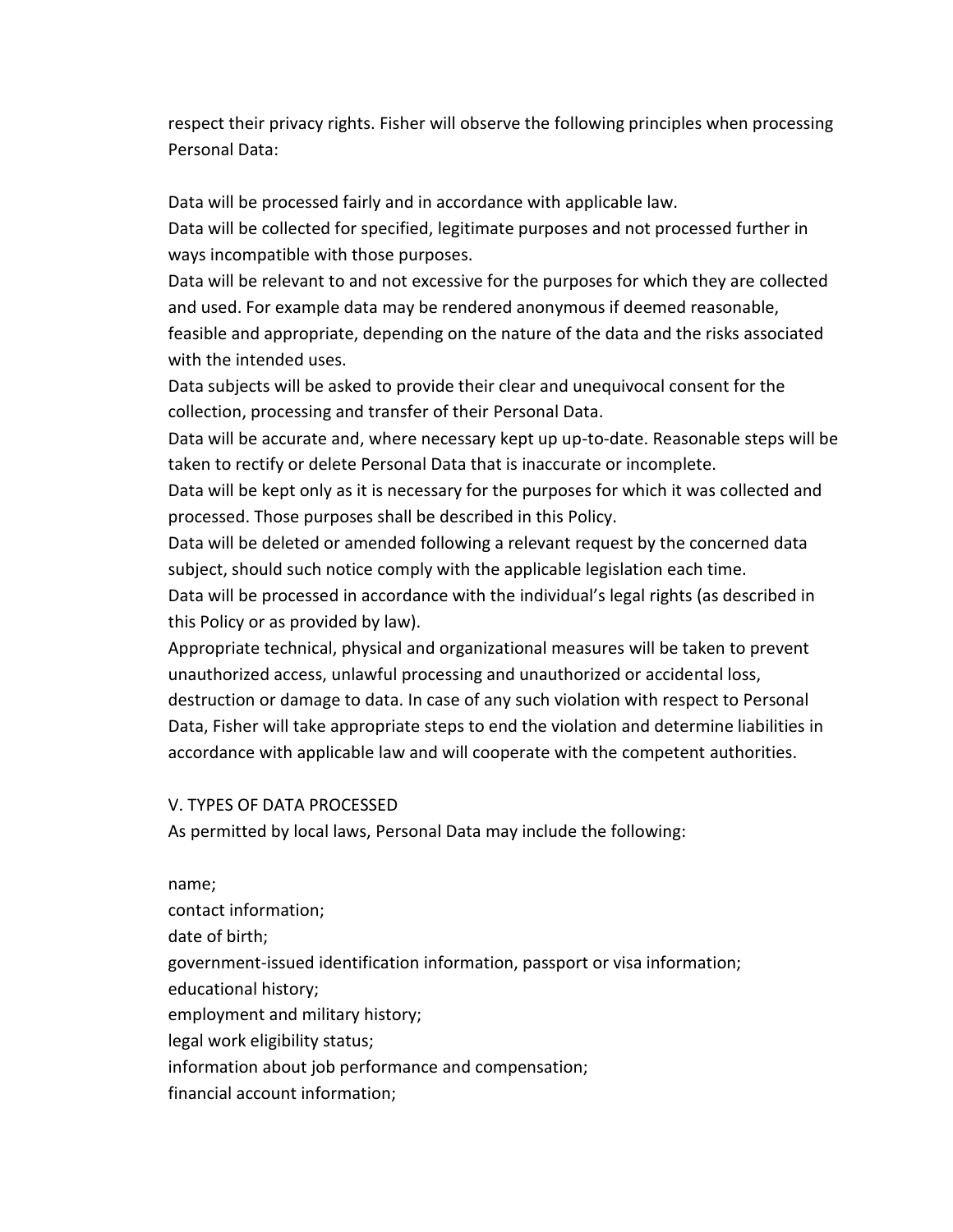other data collected automatically through the website (such as IP addresses, browser characteristics, device characteristics, operating system, language preferences, referring URLs, information on actions taken on our website, and dates and times of website visits).

Financial account information.

#### VI. WAYS OF OBTAINING PERSONAL DATA

Fisher College does not obtain any personal information about Employees or Consumers unless the Employee or Consumer has provided that information to Fisher College in a way providing for its clear and unequivocal consent to do so including but not limited to visiting Fisher's website, by completion of a written employment application, employee benefits application, insurance form, consent form, survey, or completion of an on-line or hard copy form. Employees and Consumers may choose to submit personal, private information by facsimile, regular mail, e-mail, or electronic transmission over our internal web site, interoffice mail, or personal delivery, as each of these methods may be deemed applicable each time.

#### VII. PURPOSES FOR PERSONAL DATA PROCESSING

Fisher College processes personal data for legitimate purposes related to human resources, student registration, business and safety /security.

#### VIII. SECURITY AND CONFIDENTIALITY

Fisher College is committed to taking appropriate technical, physical and organizational measures to protect Personal Data against unauthorized access, unlawful processing, accidental loss or damage and unauthorized destruction.

#### IX. RIGHTS OF DATA SUBJECTS

Any person has the right to be provided with information as to the nature of the Personal Data stored or processed about them by Fisher College and may request deletion or amendments.

All Employees and Consumers have access to their own personal information and may correct or amend it as needed. If access is denied, the Employee and Consumer has the right to be informed about the reasons for denial. The person affected may resort to the dispute resolution described in Section XIII as well as in any competent regulatory body or authority. Fisher College shall handle in a transparent and timely manner any type of internal dispute resolution procedure about Personal Data is conducted.